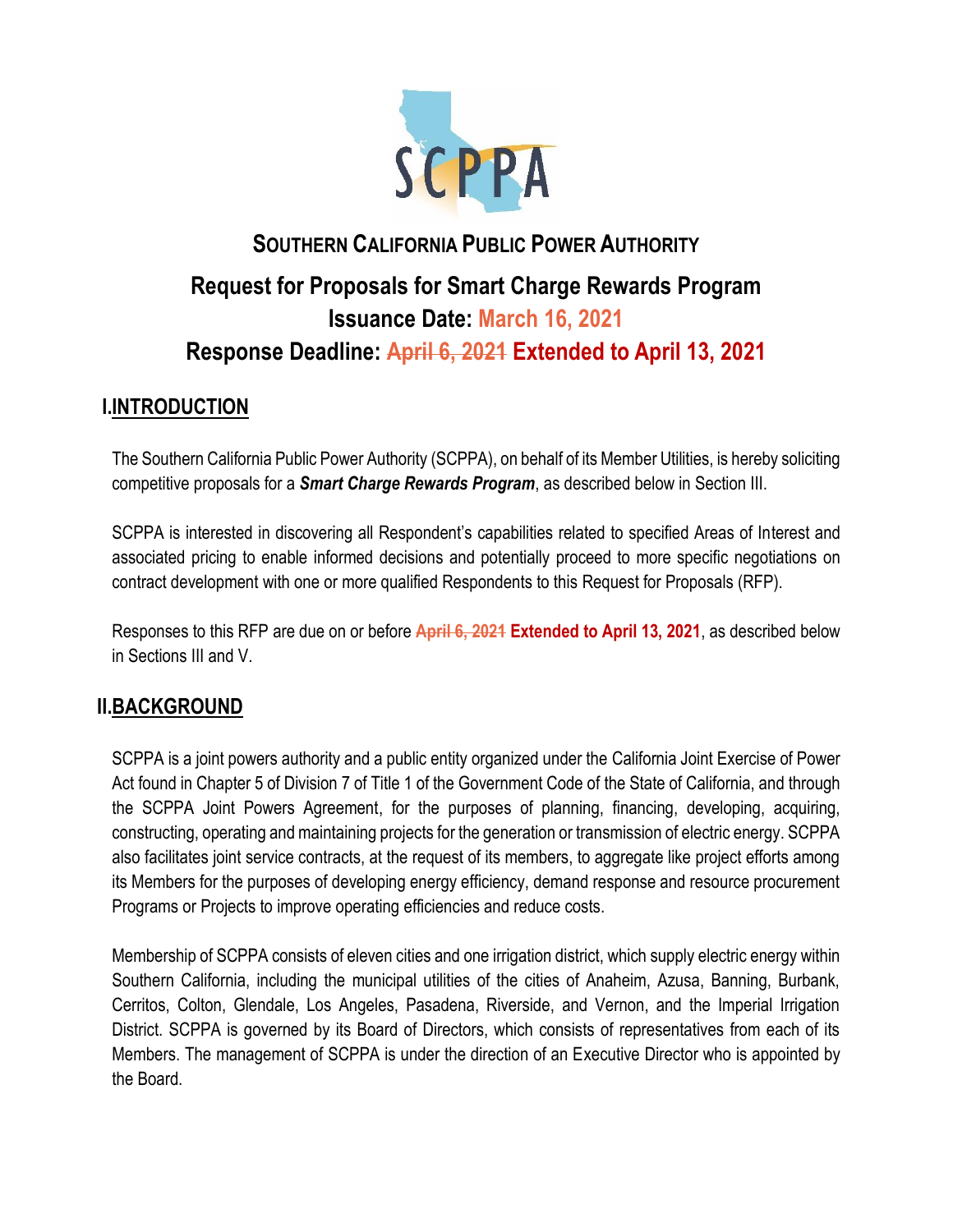Any service contract subsequently entered into by SCPPA pursuant to this RFP would be utilized directly by the interested Members to serve their respective utility customers' needs. The service and work products would be ordered and approved directly by SCPPA and/or the applicable Members and the billing would be administered through SCPPA.

# **III.AREAS OF INTEREST**

Certain SCPPA Members have expressed interest in a *Smart Charge Rewards Program* that will aim to enroll residential EV owners living in Member service territories. The program's objectives are to shift EV charging off-peak while reducing the cost of charging for the Member's EV customers and gain insights into charging locations, daily time spent charging, and type of charging (Level 1, Level 2, or DCFC). By launching this program, Members will be able to assess the effectiveness of monetary incentives on EV charging behavior and identify opportunities to alleviate circuits that are overloaded.

Members are looking to contract with a third-party vendor that will work with Members to design and administer an off-peak EV Charging incentive rewards program through an EV load profiling and monitoring service that is also capable of implementing remote managed charging. The selected respondent will manage Members' customer enrollment and monthly rewards incentive processing, provide monthly event-based 15 minute interval charging logs, and develop EV charging profile reports and dashboards.

#### **The following minimum requirements must be met to qualify for consideration:**

- 1. **The program involvement and incentive processing shall meet all of the following requirements:**
	- Has an established and proven customer platform that encourages charging off-peak
	- Design and host a program-specific registration web portal
	- Handle all participant enrollment, customer verification, onboarding and technical support
	- Conduct payment/rewards processing and distribution
	- Provide a configurable rewards structure for charging off-peak to be adjusted as desired by Participating Member
- 2. **The telematics shall meet all of the following requirements:**
	- Tap into EV's embedded data, charging controls and communications systems
	- EV Charging Station agnostic
	- Data recording capabilities for a minimum of one month
	- Capable of collecting driving and charging data
	- Compatible with at least 90% of the EV market
	- Data security compliance and management
- 3. **The monitoring capabilities shall meet all of the following requirements**:
	- Capable of recording driving data:
		- o Trip Start-End Time
		- o Battery Energy Consumed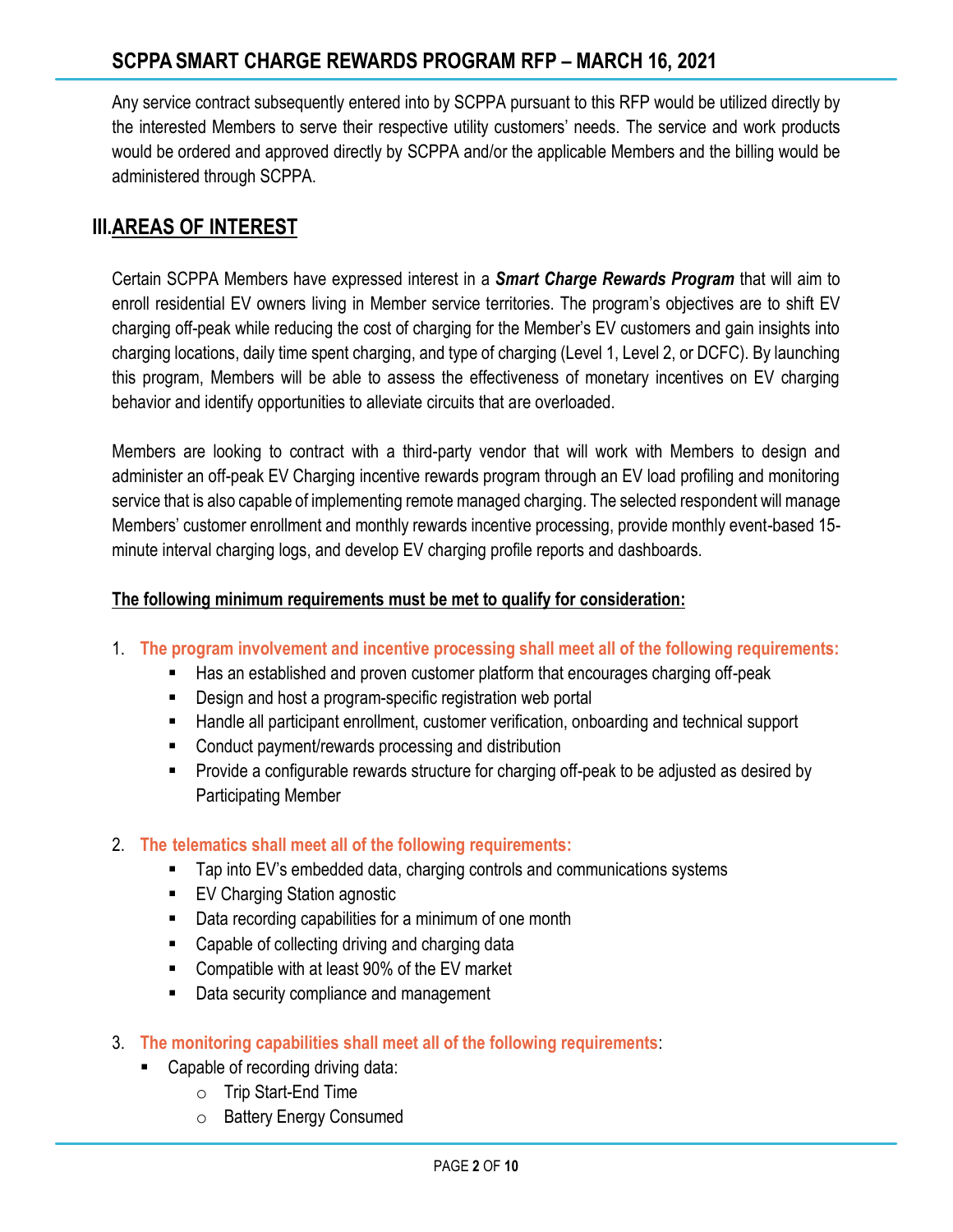- o Ambient Temperature
- o Start-End Odometer Readings
- o Total Distance
- Capable of recording charging data:
	- o Interval Start-End Time
	- o Charge Energy
	- o Maximum Charge Power
	- o Charge Start-End
	- o GPS Location of Charge
- Capable of recording event-based charging energy consumption (kWh) in 15-minute intervals
- **EXEDENT** Provides utility dashboard, raw data files and analytics reports
	- o Reports to include:
		- load profiles
		- charge session frequencies/durations
		- charge flexibility metrics
- Data files to be submitted on a monthly basis via secure FTP in CSV format.
- 4. **The managed charging capabilities shall meet all of the following requirements:**
	- Customer controlled charging via behavioral engagement.
	- **■** Utility controlled charging via participant accepting automated charging controls.

# **Timeline / Schedule\***

| <b>SCPPA RFP FOR</b><br><b>SMART CHARGE REWARDS PROGRAM</b> |                                          |
|-------------------------------------------------------------|------------------------------------------|
| <b>SELECTION PROCESS</b>                                    |                                          |
| <b>SCHEDULE OF REQUIREMENTS</b>                             | <b>TARGET DATE(S)</b>                    |
| <b>Issue RFP</b>                                            | March 16, 2021                           |
| <b>Clarification Questions Due</b>                          | March 23, 2021                           |
| Responses Due                                               | April 6, 2021 Extended to April 13, 2021 |
| Review of Responses                                         | April 7-14, 2021 April 14-20, 2021       |
| Selection of Respondent(s)                                  | April 15 - May 20 April 21 May 20, 2021  |

**\***Timeline/Schedule is subject to change.

# **IV. PROPOSAL SUBMISSION REQUIRED ELEMENTS**

#### **1. TRANSMITTAL LETTER CONTENT:**

**A.** A brief statement of the Respondent's understanding of the work to be done and commitment to perform the work as scheduled, including: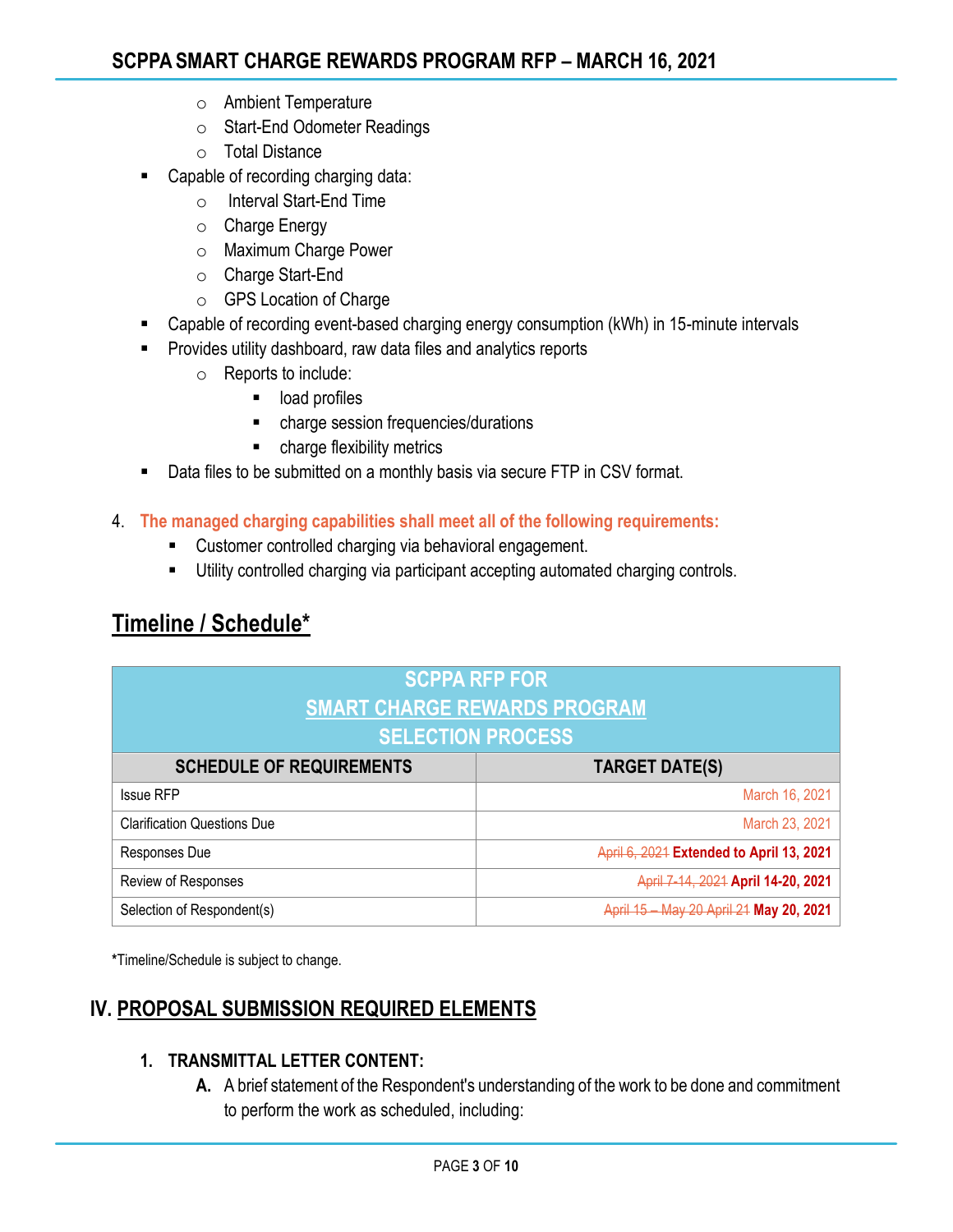- **I.** statement of work specifications; and
- **II.** reference to any proposed contractual terms and conditions required by the Respondent; and
- **III.** a summary of exceptions taken to the RFP requirements; and
- **IV.** any and all expectations from SCPPA including, but not limited to: requirements definitions, strategy refinement, and staffing requirements to support the proposed project or program implementation.
- **B.** An officer authorized to bind must sign the proposal on behalf of the Respondent and must include the following declarations on the transmittal letter:

"This proposal is genuine, and not sham or collusive, nor made in the interest or in behalf of any person not herein named; the Respondent has not directly or indirectly induced or solicited any other Respondent to put in a sham bid, or any other person, firm or corporation to refrain from submitting a proposal; and the Respondent has not in any manner sought by collusion to secure for themselves an advantage over any other Respondent."

#### **2. RESPONDENT INFORMATION**:

Provide legal name of Company or Individual, physical street address, the name(s) and title(s) of the individual(s) authorized to represent the Respondent, including telephone number(s) and email address(es).

#### **3. PROPOSAL:**

Proposals must include a description of the proposed project or program, how it meets (or does not meet) each of the objectives of this RFP, and a detailed description addressing all of the Areas of Interest. Respondents may also include additional services, products, tasks, task elements and/or functions that may not be part of or included in the RFP, but are deemed by the Respondent to be pertinent and potentially valuable to SCPPA or its Members. SCPPA will have full discretionary authority to consider, accept and/or reject without cause such supplemental information that is not directly requested, included in or made part of the RFP.

#### **4. FEES:**

Pricing in all Proposals should be made based on good faith estimates of the requirements defined in this RFP. Please include all necessary details of specific examples or estimates of the fees, labor rates and service charges. Describe how the fees, rates or charges will be determined. Respondents shall also be prepared to provide a breakdown of the applicable overheads and fringe benefit costs that are part of any labor rates and other direct costs associated with the services to be performed.

#### **5. EXPERIENCE:**

Respondent shall clearly identify project participants and management team, including: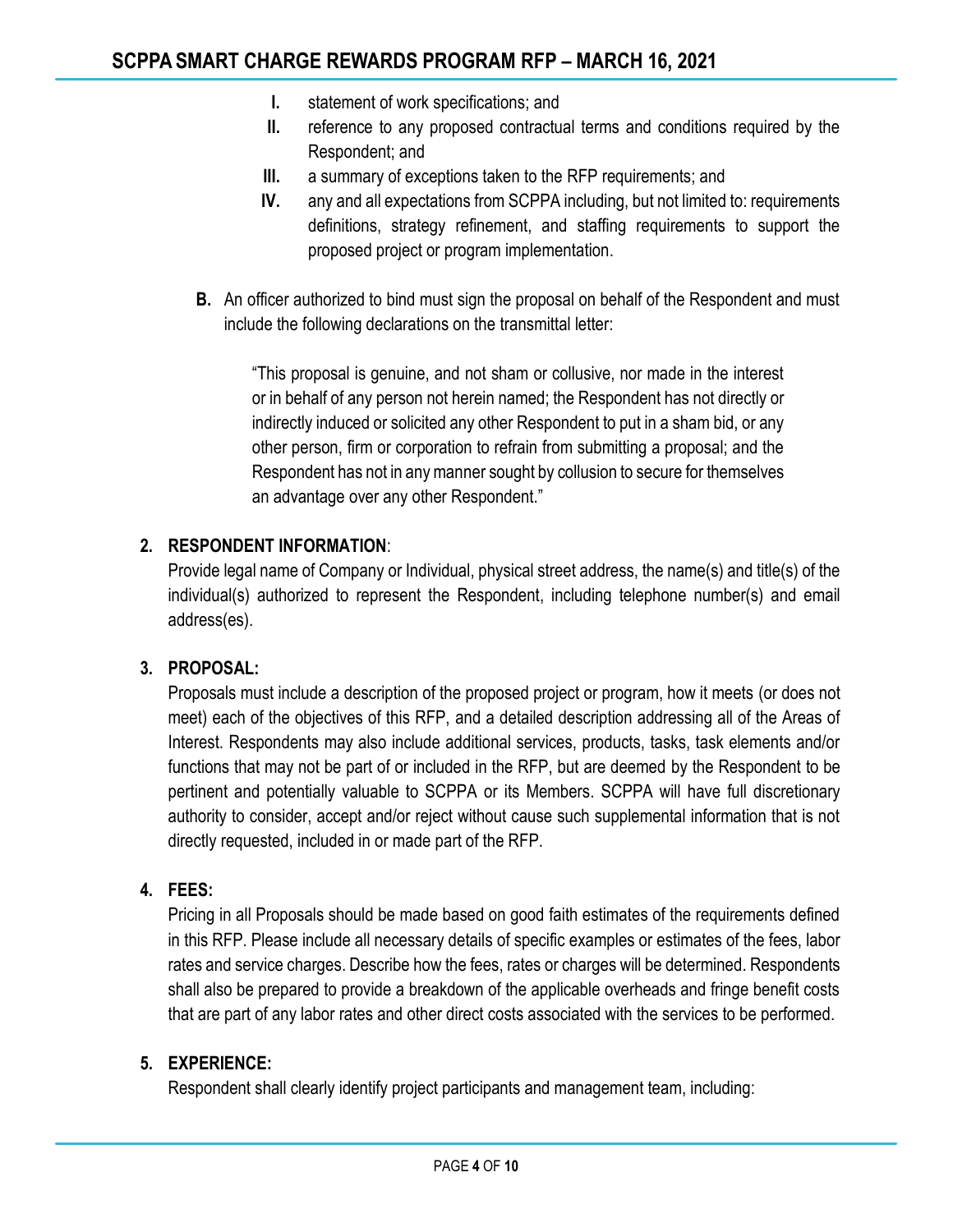- **A.** Describe your firm's experience as may be applicable to this RFP, your organizational structure, management qualifications, and other contract related qualifications, including number of years firm has been in business.
- **B.** Specify key employees and describe their qualifications, experience and duties related to this RFP, including the office location(s) where work will be performed, in addition to the physical street address referenced above.
- **C.** Provide a commitment statement for the retention and use of key employees as proposed, their availability to initiate and sustain the proposal, as well as planned supplemental employees if key personnel are not available to assure project delivery.
- **D.** State whether Respondent will use subcontractors to perform services pursuant to the contract. Should the use of subcontractors be offered, the Respondent shall provide the same assurances of competence for the subcontractor, plus the demonstrated ability to manage and supervise the subcontracted work. Subcontractors shall not be allowed to further subcontract with others for work. The provisions of any contract resulting from this RFP shall apply to all subcontractors in the same manner as to the Respondent.
- **E.** Respondent shall indicate any and all pending litigation that could affect the viability of Respondent's proposal, continuance of existing contracts, operation or financial stability.

#### **6. REFERENCES:**

- **A.** Describe whether the Respondent has, within the last five (5) years, rendered any service to SCPPA or to any of SCPPA's Members, either as a contractor or subcontractor, either under the current Respondent's name or any other name or organization. If so, please provide details (status as prime or subcontractor, brief description of the contract, contract start and end date, the contract administrator name, and total actual contract expenditures).
- **B.** If the Respondent has not rendered any service within the last five (5) years to SCPPA or to any of SCPPA's Members, then please provide references over that period with the details described above including the counterparty for which services were provided.
- **C.** Identify existing related or relevant projects or programs which Respondent developed and/or operates that would demonstrate Respondent's capabilities in this area.
- **D.** Describe relevant program development and implementation experience, approach, and provide a list of references for similar projects completed.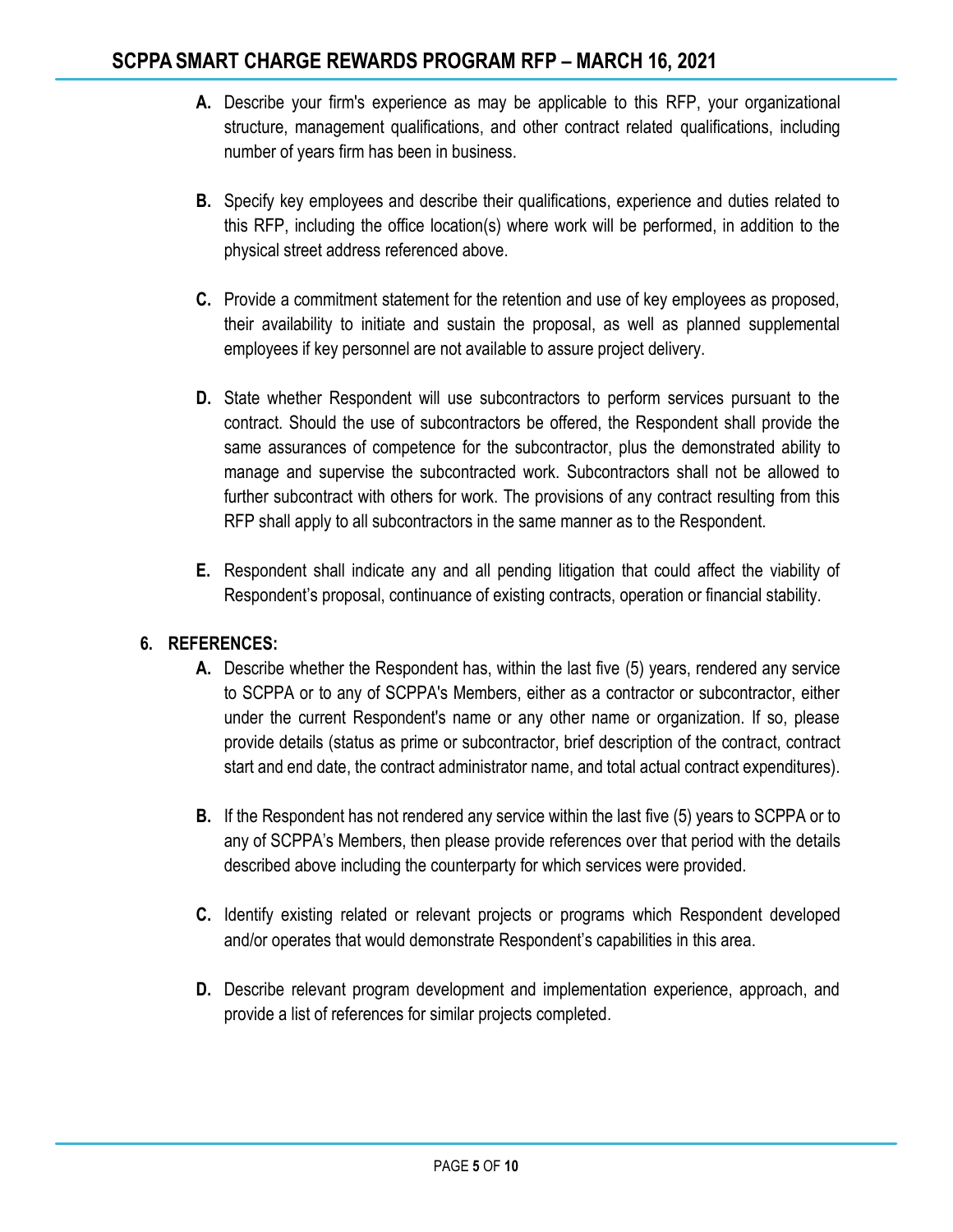#### **V.PROPOSAL SUBMISSION DELIVERY REQUIREMENTS**

There will not be an initial Respondent's conference associated with this RFP. The deadline to submit Clarification questions on this RFP will be **4:00 PM (PDT) – March 23, 2021**. All questions should be submitted electronically via email to **[SmartChargeRewardsRFP@scppa.org](mailto:SmartChargeRewardsRFP@scppa.org)** referencing *Smart Charge Rewards Program RFP* in the subject line. Answers to questions that SCPPA, at its sole determination and discretion, deems to be substantive or that would place the inquisitor at a distinct and unfair advantage to other potential Respondents will be posted on SCPPA's website alongside the solicitation at **<http://scppa.org/page/RFPs-Programs>** as soon as a practicable after the date received, but no later than **4:00 PM (PDT) – March 25, 2021**. It is the responsibility of potential Respondents to review this website for any and all postings.

One (1) electronic copy of your proposal and any supporting documentation must be delivered to **[SmartChargeRewardsRFP@scppa.org](mailto:SmartChargeRewardsRFP@scppa.org)** by no later than **4:00PM (PDT) – April 6, 2021 Extended to 4:00 PM (PDT) – April 13, 2021**.

Additionally, one (1) hard copy of your proposal, including a transmittal letter of authentic offer, and any supporting documentation may be, but is not required to be, submitted with the electronic copy of your submittal, by no later than the time and date referenced above, to:

> Southern California Public Power Authority **Smart Charge Rewards Program RFP**  *Attention: Bryan Cope/Joanna Lopez* 1160 Nicole Court Glendora, California 91740

No contact should be made with the Board of Directors, committees or working group representatives, or SCPPA Members concerning this RFP.

All information received by SCPPA in response to this RFP is subject to the California Public Records Act and may be subject to the California Brown Act and all submissions may be subject to review in the event of an audit.

#### **VI.TERMS AND CONDITIONS**

- **1.** SCPPA reserves the right to cancel this RFP at any time, reject any and all proposals and to waive irregularities.
- **2.** SCPPA shall determine at its sole discretion the value of any and/or all proposals including price and non-price attributes.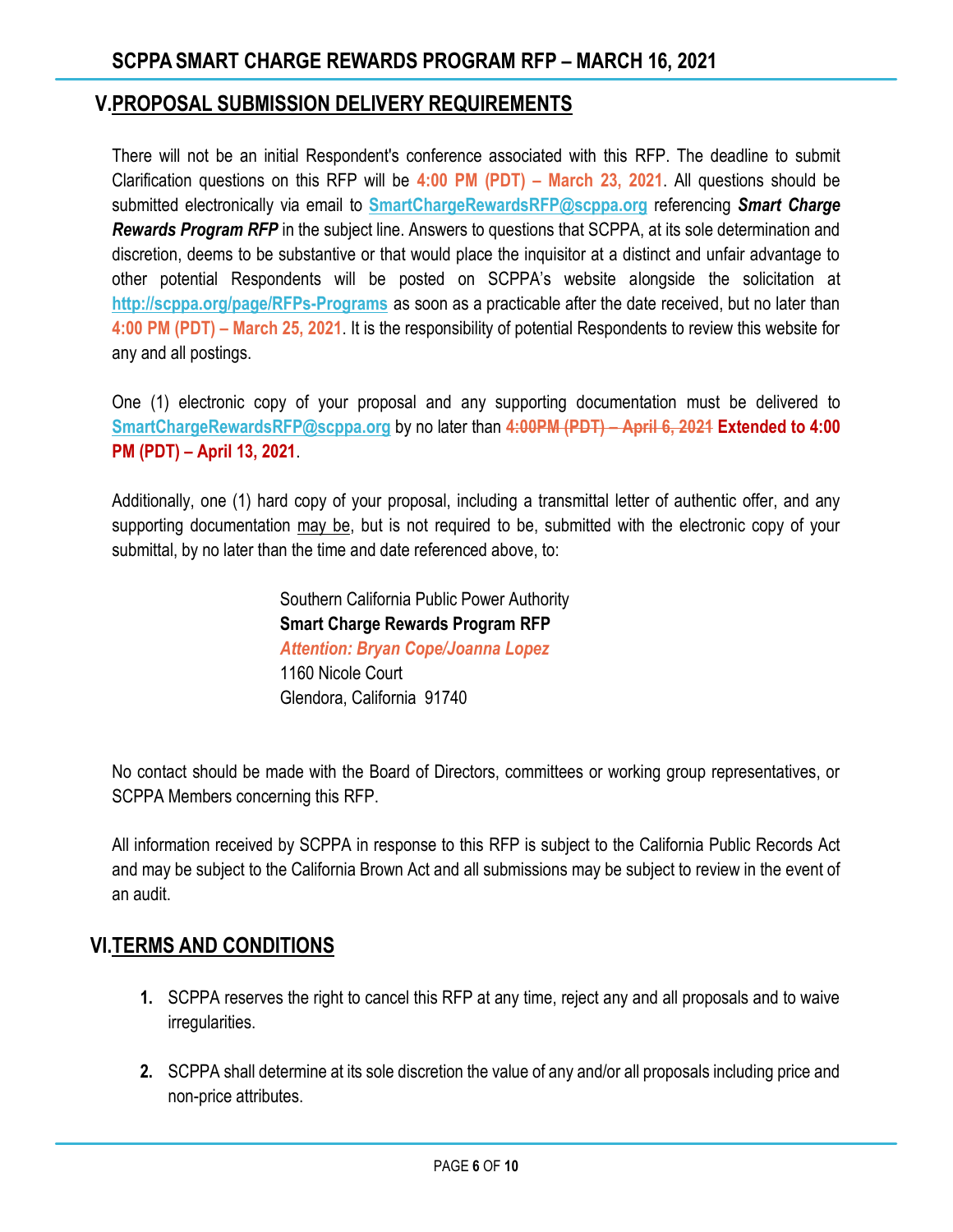- **3.** Proposals may be sub-divided or combined with other proposals, at SCPPA's sole discretion.
- **4.** SCPPA shall perform an initial screening evaluation to identify and eliminate any proposals that are, for example, not responsive to the RFP, do not meet the minimum requirements set forth in the RFP, are not economically competitive with other proposals, or are submitted by Respondents that lack appropriate creditworthiness, sufficient financial resources, or qualifications to provide dependable and reliable services for this RFP.
- **5.** SCPPA reserves the right to submit follow up questions or inquiries to request clarification of information submitted and to request additional information from any one or more of the Respondents.
- **6.** SCPPA reserves the right, without qualification and in its sole discretion, to accept or reject any or all proposals for any reason without explanation to the Respondent, or to make any award to that Respondent, who, in the opinion of SCPPA, will provide the most value to SCPPA and its Members.
- **7.** SCPPA may decline to enter into any potential engagement agreement or contract with any Respondent, terminate negotiations with any Respondent, or to abandon the request for proposal process in its entirety.
- **8.** SCPPA reserves the right to make an award, at its sole discretion, irrespective of price or technical ability, if SCPPA determines that to do so would result in the greatest value to SCPPA and its Members.
- **9.** Those Respondents who submit proposals agree to do so without legal recourse against SCPPA, its Members, their directors, officers, employees and agents for rejection of their proposal(s) or for failure to execute or act on their proposal for any reason.
- **10.** SCPPA shall not be liable to any Respondent or party in law or equity for any reason whatsoever for any acts or omissions arising out of or in connection with this RFP.
- **11.** SCPPA shall not be liable for any costs incurred by any Respondents in preparing any information for submission in connection with this RFP process or any and all costs resulting from responding to this RFP. Any and all such costs whatsoever shall remain the sole responsibility of the Respondent.
- **12.** SCPPA may require certain performance assurances from Respondents prior to entering into negotiations for work that may result from this RFP. Such assurances may potentially include a requirement that Respondents provide some form of performance security.
- **13.** Prior to contract award, the successful Respondent shall supply a detailed breakdown of the applicable overheads and fringe benefit costs that are part of the labor rates and other direct costs associated with the services to be performed.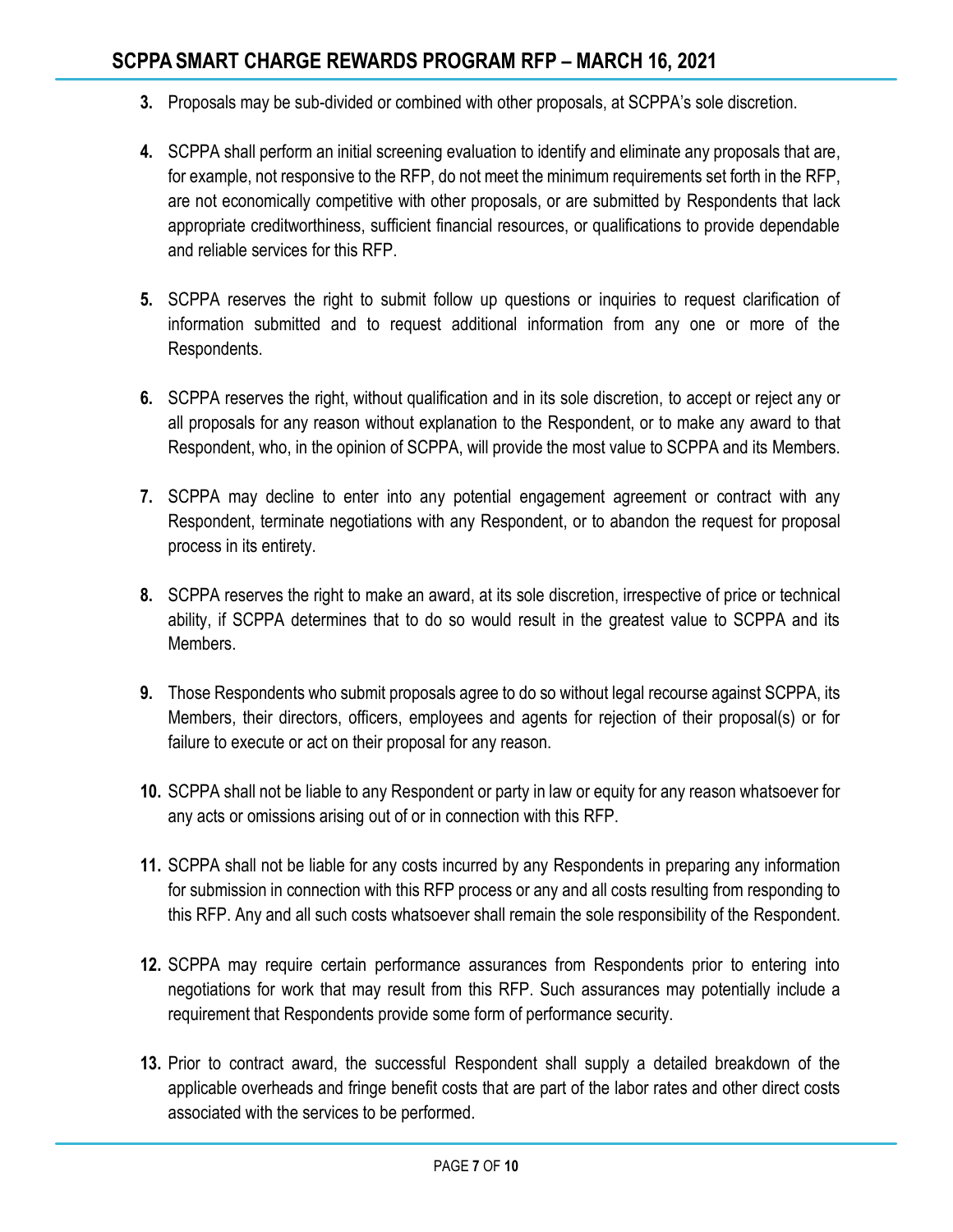- **14.** SCPPA Members, either collectively or individually may contact Respondents to discuss or enter into negotiations regarding a proposal. SCPPA is not responsible or liable for individual Members interactions with the Respondent which are not entirely conducted through SCPPA or at SCPPA's option or election to engage the Respondent as defined within the RFP.
- **15.** Submission of a Proposal constitutes acknowledgement that the Respondent has read and agrees to be bound by the terms and specifications of this RFP and any addenda subsequently issued by SCPPA.
- **16.** Information in this RFP is accurate to the best of SCPPA's and its Members' knowledge but is not guaranteed to be correct. Respondents are expected to complete all of their due diligence activities prior to entering into any final contract negotiationswith SCPPA.
- **17.** SCPPA reserves the right to reject any Proposal for any reason without cause. SCPPA reserves the right to enter into relationships with more than one Respondent, can choose not to proceed with any Respondent with respect to one or more categories of services, and can choose to suspend this RFP or to issue a new RFP that would supersede and replace this RFP.

### **VII.ADDITIONAL REQUIREMENTS FOR PROPOSAL**

#### **1. CONSIDERATION OF RESPONSES:**

Submitted proposals should be prepared simply and economically, without the inclusion of unnecessary promotional materials. Proposals should be submitted on recycled paper that has a minimum of thirty percent (30%) post-consumer recycled content and duplex copied (double-sided pages) where possible.

#### **2. INSURANCE, LICENSING, OR OTHER CERTIFICATION:**

If selected, the Respondent will be required to maintain sufficient insurance, licenses, or other required certifications for the type of work being performed. SCPPA or its Members may require specific insurance coverage to be established and maintained during the course of work and as a condition of award or continuation of contract.

#### **3. NON-DISCRIMINATION/EQUAL EMPLOYMENT PRACTICES/AFFIRMATIVE ACTION PLAN:**

If selected, the Respondent and each of its known subcontractors may be required to complete and file an acceptable Affirmative Action Plan. The Affirmative Action Plan may be set forth in the form required as a business practice by the Department of Water and Power of the City of Los Angeles which is SCPPA's largest Member.

#### **4. LIVING WAGE ORDINANCE:**

If selected, the Respondent may be required to comply with the applicable provisions of the City of Los Angles Living Wage Ordinance and the City of Los Angeles Service Contract Workers Retention Ordinance. The Living Wage Ordinance provisions are found in Section 10.36 of the Los Angeles City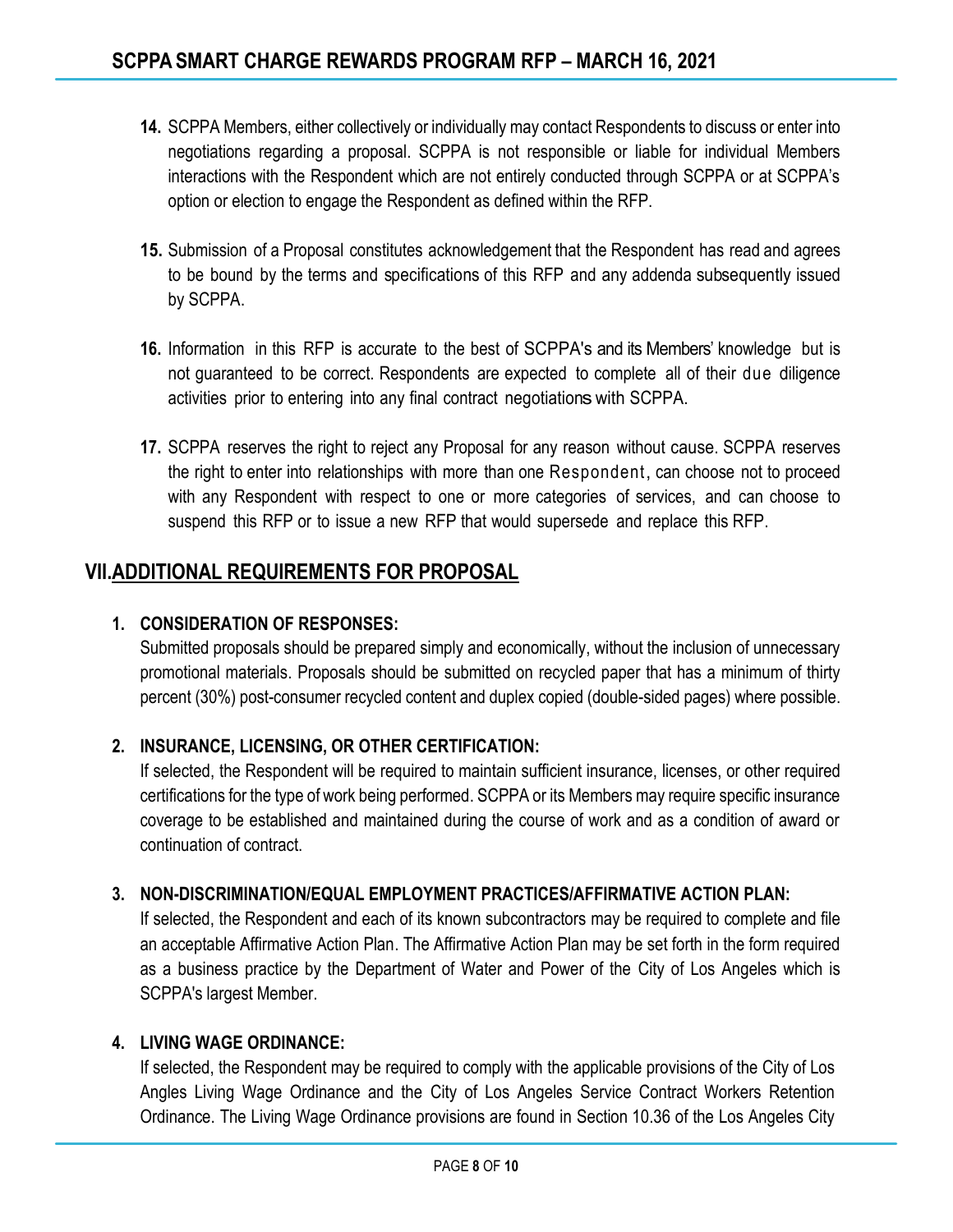Administrative Code; and the Service Contract Workers Retention Ordinance are found in Section 10.37 of the Los Angeles Administrative Code (SCWRO/LW0).

#### **5. PREVAILING WAGE RATES:**

If selected, the Respondent will be required to conform to prevailing wage rates applicable to the location(s) where any work is being performed. Workers shall be paid not less than prevailing wages pursuant to determinations of the Director of Industrial Relations as applicable in accordance with the California Labor Code. To access the most current information on effective determination rates, Respondent shall contact:

> Department of Industrial Relations Division of Labor Statistics and Research PO Box 420603, San Francisco, CA 94142-0603 Division Office Telephone: (415) 703-4780 Prevailing Wage Unit Telephone: (415) 703-4774 Web: **[HTTP://WWW.DIR.CA.GOV/DLSR/DPREWAGEDETERMINATION.HTM](http://www.dir.ca.gov/dlsr/DPreWageDetermination.htm)**

#### **6. CHILD SUPPORT POLICY:**

If selected, Respondent may be required to comply with the City of Los Angeles Ordinance No. 172401, which requires all contractors and subcontractors performing work to comply with all reporting requirements and wage-earning assignments and wage-earning assignments relative to court ordered child support.

#### **7. SUPPLIER DIVERSITY:**

Respondents shall take reasonable steps to ensure that all available business enterprises, including Small Business Enterprises (SBEs), Disadvantaged Business Enterprises (DBEs), Women-Owned Business Enterprises (WBEs), Minority-Owned Business Enterprises (MBEs), Disabled Veteran Business Enterprises (DVBEs), and other Business Enterprises (OBEs), have an equal opportunity to compete for and participate in the work being requested by this RFP. Efforts to obtain participation of these business enterprises may reasonably be expected to produce a twenty-five percent (25%) participation goal for SBEs. For the purpose of this RFP, SCPPA's Supplier Diversity program is modeled after that of the Los Angeles Department of Water and Power. Further information concerning the Supplier Diversity Program may be obtained from the Supply Chain Services Division of the Los Angeles Department of Water and Power.

#### **8. SCPPA-FURNISHED PROPERTY:**

SCPPA or a Member's utility drawings, specifications, and other media furnished for the Respondent's use shall not be furnished to others without written authorization from SCPPA or the applicable Member(s).